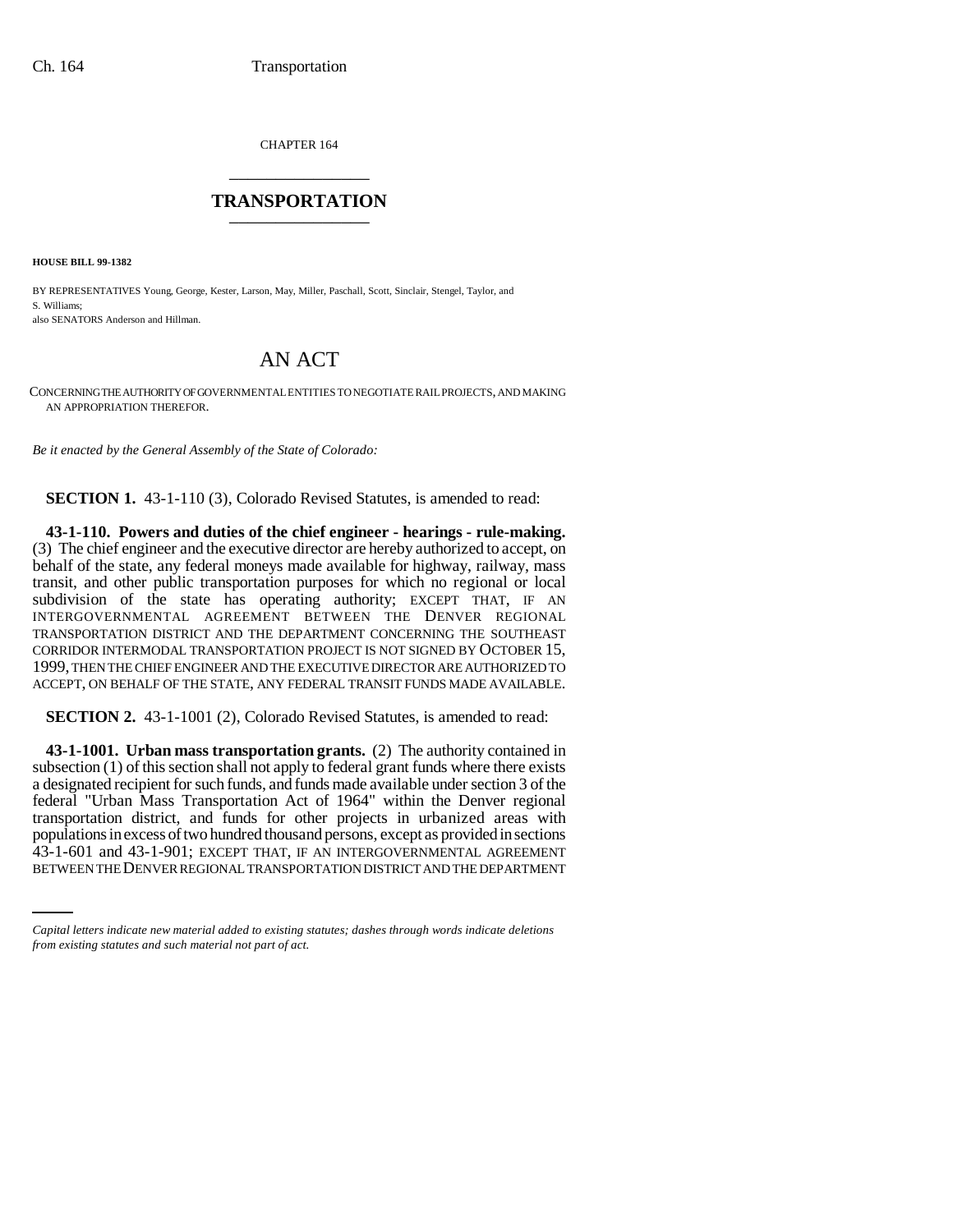CONCERNING THE SOUTHEAST CORRIDOR INTERMODAL TRANSPORTATION PROJECT IS NOT SIGNED BY OCTOBER 15,1999, THEN THE PROVISIONS OF SUBSECTION (1) OF THIS SECTION SHALL APPLY TO ALL FEDERAL GRANT FUNDS.

**SECTION 3.** 43-1-1305 (4) (c) (I), (4) (e), and (4) (f), Colorado Revised Statutes, are amended to read:

**43-1-1305. Acquisition for state rail bank - acquisition of the Towner line repeal.** (4) (c) (I) The department shall use its best efforts to sell or lease the Towner railroad line before June 30, 2000 DECEMBER 31, 2001, to a financially responsible railroad operator who will use the line to provide rail service. Any lease for the operation of the Towner railroad line shall include the payment of property taxes that a private owner of the Towner railroad line would pay if the line were not owned by the state. The department shall utilize competitive bidding to select a purchaser or lessee of the Towner railroad line. Notwithstanding any law to the contrary, the department shall have the authority to sell or lease the Towner railroad line only for continued railroad transportation over the line AND, ADDITIONALLY, FOR ANY OTHER PURPOSE THAT IS NOT INCONSISTENT OR IN CONFLICT WITH THE CONTINUED PROVISION OF RAIL SERVICE ON THE LINE. The department shall receive for the sale of the Towner railroad line at least the price paid by the department. pursuant to this subsection (4) plus an amount equal to the rate of interest earned by the state treasury pool during the period of the state's ownership of the Towner railroad line.

(e) If the department is unable to sell OR LEASE the Towner railroad line to a financially responsible railroad operator by June 30, 2000 DECEMBER 31, 2001, the department shall take the steps necessary to complete the abandonment of the Towner railroad line, subject to any contractual right of first refusal, and salvage the railroad tracks. THE TERM OF ANY LEASE SHALL NOT EXCEED FIVE YEARS.

(f) This subsection (4) is repealed, effective June  $30, 2001$  UPON THE SALE OF THE TOWNER RAILROAD LINE OR UPON THE ABANDONMENT OF THE TOWNER RAILROAD LINE PURSUANT TO PARAGRAPH (e) OF THIS SUBSECTION (4). THE EFFECTIVE DATE OF THE REPEAL SHALL BE THE DATE THE REVISOR OF STATUTES RECEIVES NOTICE FROM THE DEPARTMENT THAT THE TOWNER RAILROAD LINE HAS BEEN SOLD OR ABANDONED.

**SECTION 4.** 43-1-1306 (4), Colorado Revised Statutes, is amended to read:

**43-1-1306. Disposition of state rail bank property.** (4) The executive director may sell or lease any rail line or railroad right-of-way held in the state rail bank to a financially responsible railroad operator who will use the property to provide rail service. In any sale of a rail line or railroad right-of-way held in the state rail bank pursuant to this subsection (4) or section 43-1-803 (2), the executive director shall retain a possibility of reverter to the state in the event that the railroad operator abandons the rail line or railroad right-of-way or if the rail line or railroad right-of-way is used or conveyed for any purpose other than the operation of railroad services, AND, ADDITIONALLY, FOR ANY PURPOSE THAT IS INCONSISTENT OR IN CONFLICT WITH THE CONTINUED PROVISION OF RAIL SERVICE ON THE LINE. THE DEPARTMENT SHALL RETAIN A RIGHT OF FIRST REFUSAL TO PURCHASE THE RAIL LINE, RAILROAD RIGHT-OF-WAY, OR ANY RIGHT TO USE SUCH RAIL LINE OR RIGHT-OF-WAY